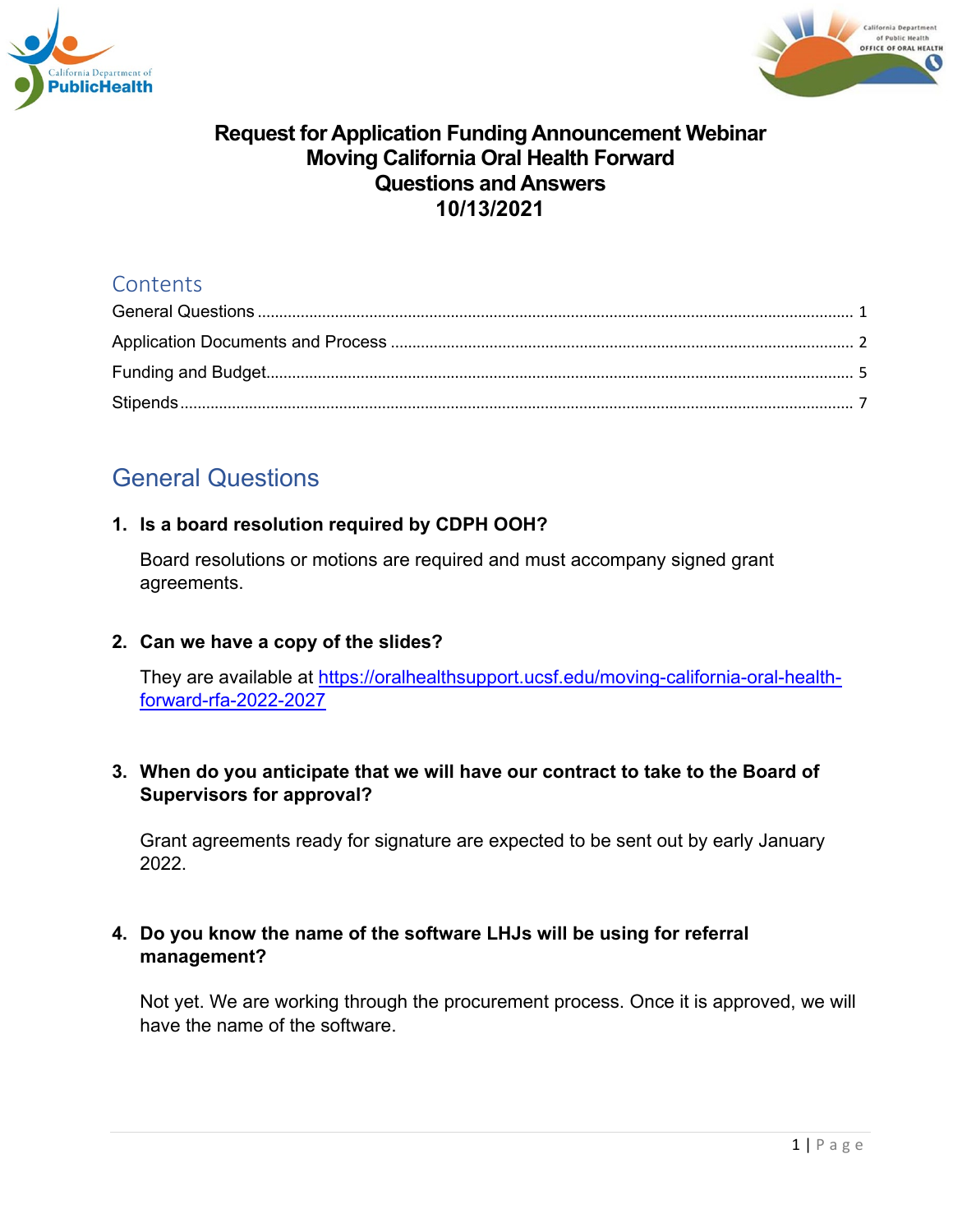



#### **5. Are there any plans for the state to support LOHPs when facing complications internally from the county when trying to move OOH-approved activities forward?**

We're not clear on what the "complications internally" might mean. However, you're welcome to reach out to us to set up an appointment to discuss how we can help. We're always here to support you and to help find answers to the questions you have, so you can move forward with the activities and achieve the goals.

# <span id="page-1-0"></span>Application Documents and Process

#### **6. Is the supplemental submission the budget?**

Yes, the supplemental submission will be the budget, which is due Jan. 31, 2022.

**7. The previous objectives were limited to grades K-6. If the plan's goal, as described by Dr. Kumar, is to improve outcomes for pregnant women and young children and to reduce caries by 50% by 2030 in school age children, would you consider adding the preschool population (Head Start) and/or 0-3, such as other school readiness or WIC programs to be served by the LOHP? The children are already coming into kindergarten full of caries. Is there a way for us to focus on pregnant women and young children or at least include them so we can make an earlier impact?**

Yes, the 2022-2027 work plan includes improving outcome measures of dental visits during pregnancy, early care toothbrushing programs, medical/dental integration with primary care providers providing dental screenings and fluoride varnish applications for children under 5. The work plan also includes developing and implementing a plan to identify and recruit key partners that work with underserved populations: County First 5 Commission, County Office of Education, local Child Health and Disability Prevention, Women, Infants, and Children, Early Head Start/Head Start, Maternal, Child, and Adolescent Health, Black Infant Health, schools, community-based organizations (CBOs), and Home Visiting (HV) Programs.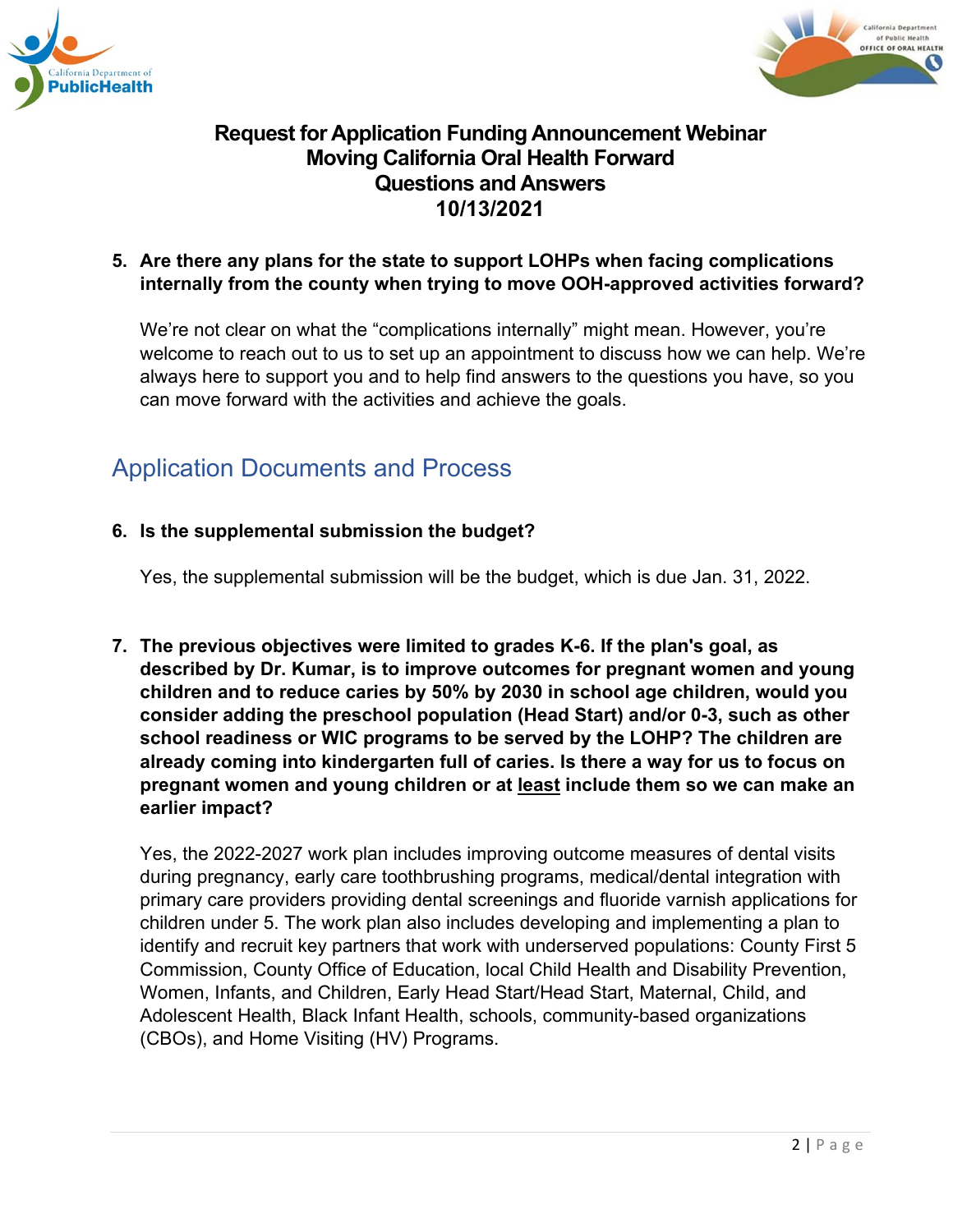



### **8. Will the OOH provide a template for the LOI, or do we just create something at the local level on letterhead and submit?**

The OOH has developed a template for the Letter of Intent. It's Appendix 15 and is available on the COHTAC website: [https://oralhealthsupport.ucsf.edu/moving-california](https://oralhealthsupport.ucsf.edu/moving-california-oral-health-forward-rfa-2022-2027.)[oral-health-forward-rfa-2022-2027.](https://oralhealthsupport.ucsf.edu/moving-california-oral-health-forward-rfa-2022-2027.)

#### **9. Does the Key Partners in Objective 3 refer specifically to KOHA?**

No, the key partners in 3.2 refers to promoting oral health by increasing our reach to underserved populations by integrating oral health in primary care or other non-dental settings through oral health education, assessment, counseling, and linkage to care in the community (referral, and follow-up for oral health care).

## **10.Will there be a link sent to the LOHP's for the application process with the necessary forms?**

Yes. All RFA appendices and documents can also be found by accessing: <https://oralhealthsupport.ucsf.edu/moving-california-oral-health-forward-rfa-2022-2027>

#### **11.Will there be any changes to the budget template and budget modification template for the next funding cycle?**

The budget template has been modified slightly from the prior version.

#### **12.Is it suggested to provide preventive dental screenings/varnish in Pre-K programs or focus on elementary school age children for the actual school-based programs?**

Objective 2 Community Clinical Linkages is referring to elementary school age children. Your LOHP can choose the model of your school dental program; school-based or school-linked depending on the resources available. School-linked would entail dental screenings with a robust, trackable referral system as outlined in the work plan. School-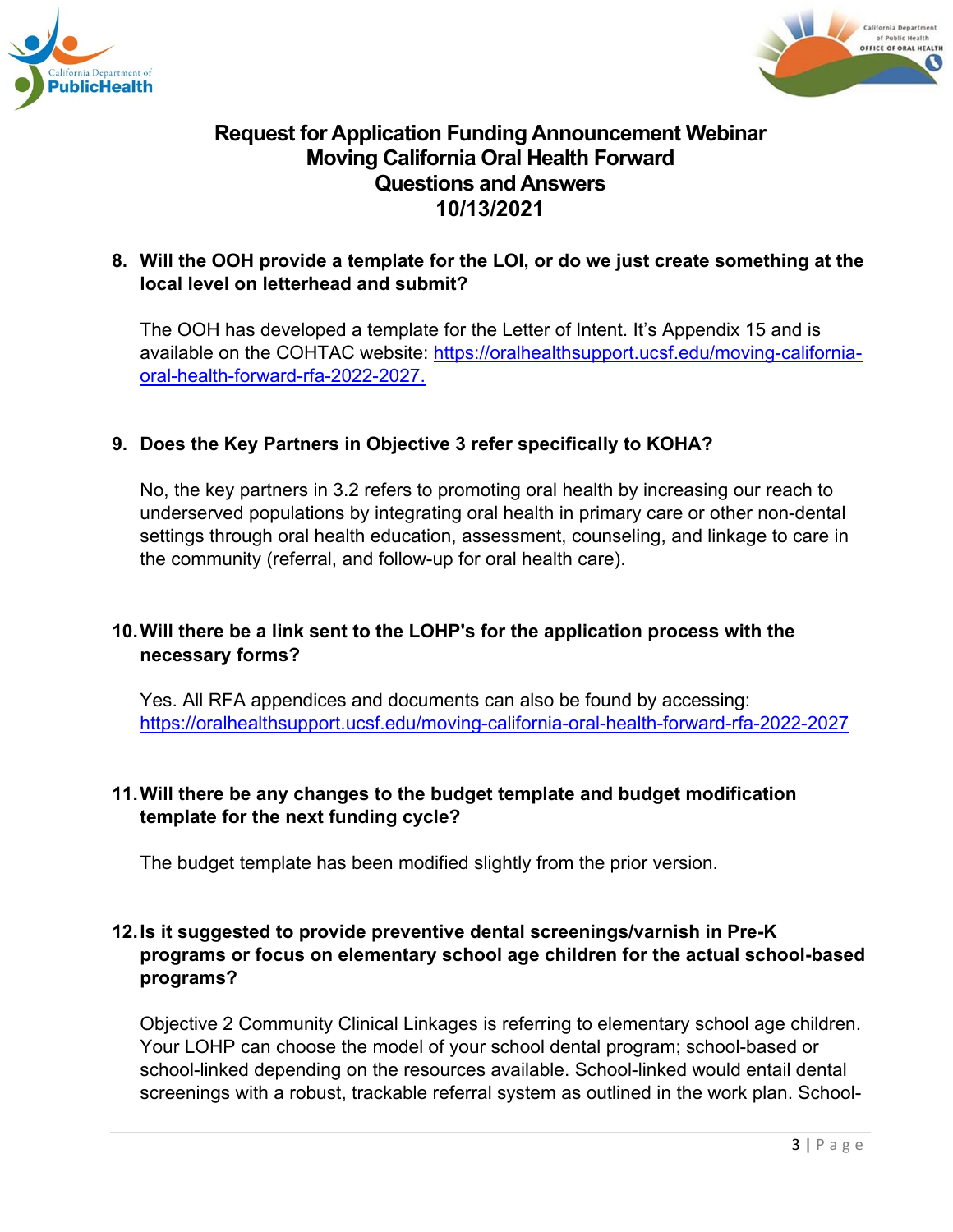



based sealant programs is considered evidenced based intervention and is the goal. You can plan to expand the school dental program to include preventive services and implement when feasible.

### **13.The Appendix-15 Letter of Intent available on the COHTAC website is not in a fillable format. Can you please provide us with one that is?**

The fillable Word version is available [here.](https://oralhealthsupport.ucsf.edu/sites/g/files/tkssra861/f/wysiwyg/Appendix%2015%20-%20Letter%20of%20Intent.docm)

#### **14.Would there be an opportunity for a new county to engage with a legacy county of similar size to discuss their 2018-22 project scope, budget, staff time over the five-year workplan, etc.? Would love to get some perspective before letter of intent is due.**

Great idea! Please email us regarding your technical assistance need to [DentalDirector@cdph.ca.gov.](mailto:DentalDirector@cdph.ca.gov) We will put you in touch with a legacy program.

#### **15.For the community linkage objective, will CDPH continue to approve software costs?**

Yes. The LOHP will have the opportunity to subscribe to the State's procured referral management software which will be available in the new fiscal year. The LOHP will also have the option to purchase a referral management software system that works best for them within their budget.

#### **16.Will the state have LHJs evaluate the objectives the same way during this grant cycle?**

Yes, each LOHP will utilize the Evaluation Plan they developed to evaluate the work plan objectives.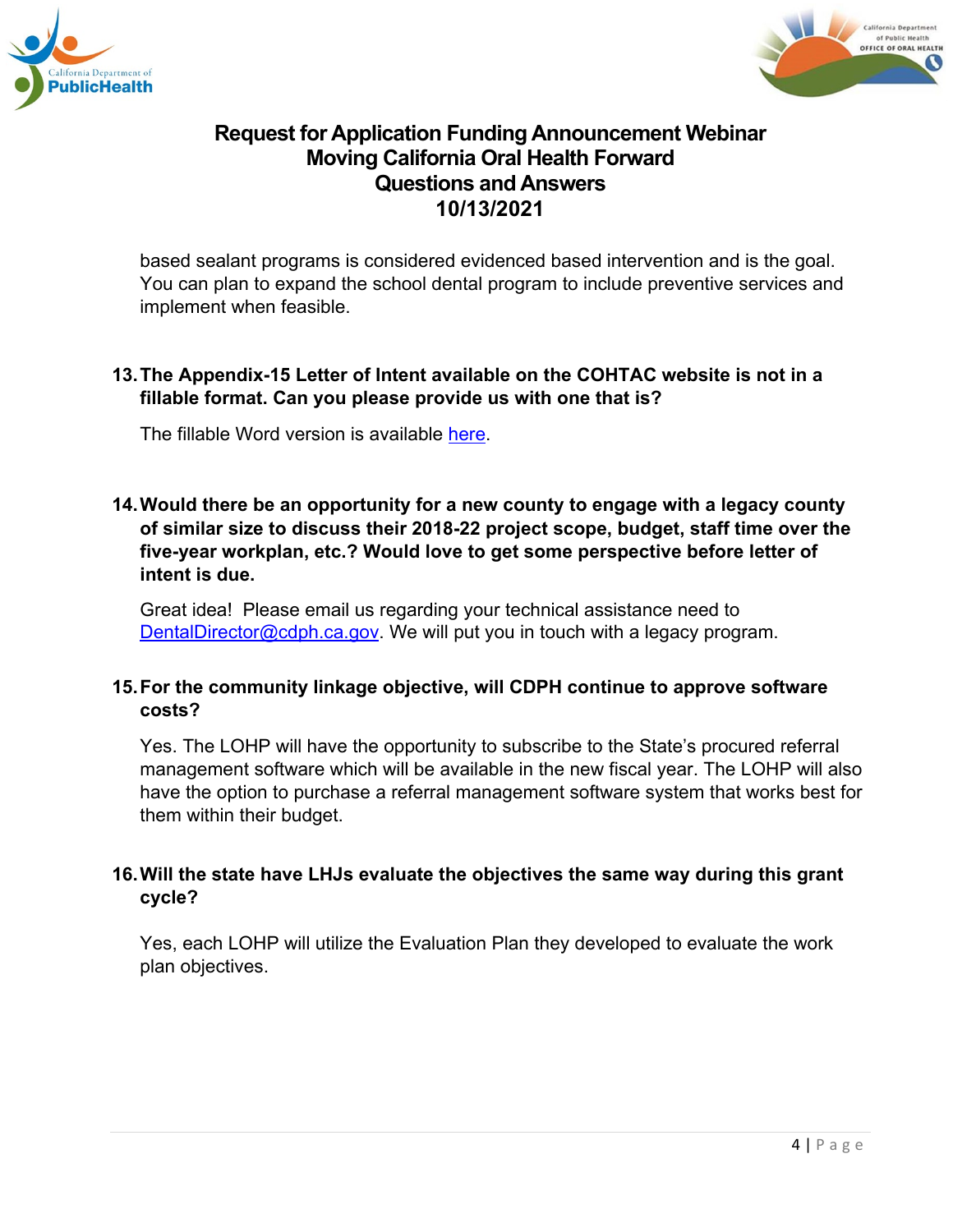



# <span id="page-4-0"></span>Funding and Budget

#### **17.LOHP's that fall under less than \$200K are responsible for the same objectives as those agencies receiving \$200-400K?**

Yes, funding amounts have been determined using the estimated low-income population based on the U.S. Census Bureau, 2015 American Community Survey 5- Year Estimates, which can be found at: 2015-2019 ACS 5-year Estimates [\(census.gov\)](https://www.census.gov/programs-surveys/acs/data.html). The funding formula was developed with input from CCLHO and CHEAC. The formula was not changed for this funding cycle.

**18.If LHJ's decline the funding, will CDPH distribute those funding to other LHJ's?** No, any remaining funding will not be redistributed.

## **19.If a county opts out of the funding, does it still stay in the county (i.e., funding is offered to a CBO or FQHC)?**

It would be determined if the LHJ opted to not continue. Please review the Guidelines on page 5. However, it is recommended by the OOH Advisory Committee that established LOHP programs continue with their LHJ.

#### **20.I have a question about Administrative Cost and Indirect Cost. Could you please elaborate if the administrative cost still applies to this cycle?**

Revenue and Taxation Code 30130.57(f) states: (f) Not more than 5 percent of the funds received pursuant to this article shall be used by any state or local agency or department receiving such funds for administrative costs.

The department negotiates the maximum indirect cost rate (ICR) an LHJ can charge in agreements, but that does not supersede requirements in RTC 30130.57(f). The statute limitation is based on the total amount received annually, which is different than how the ICR is figured. Additionally, not all the indirect costs will be considered administrative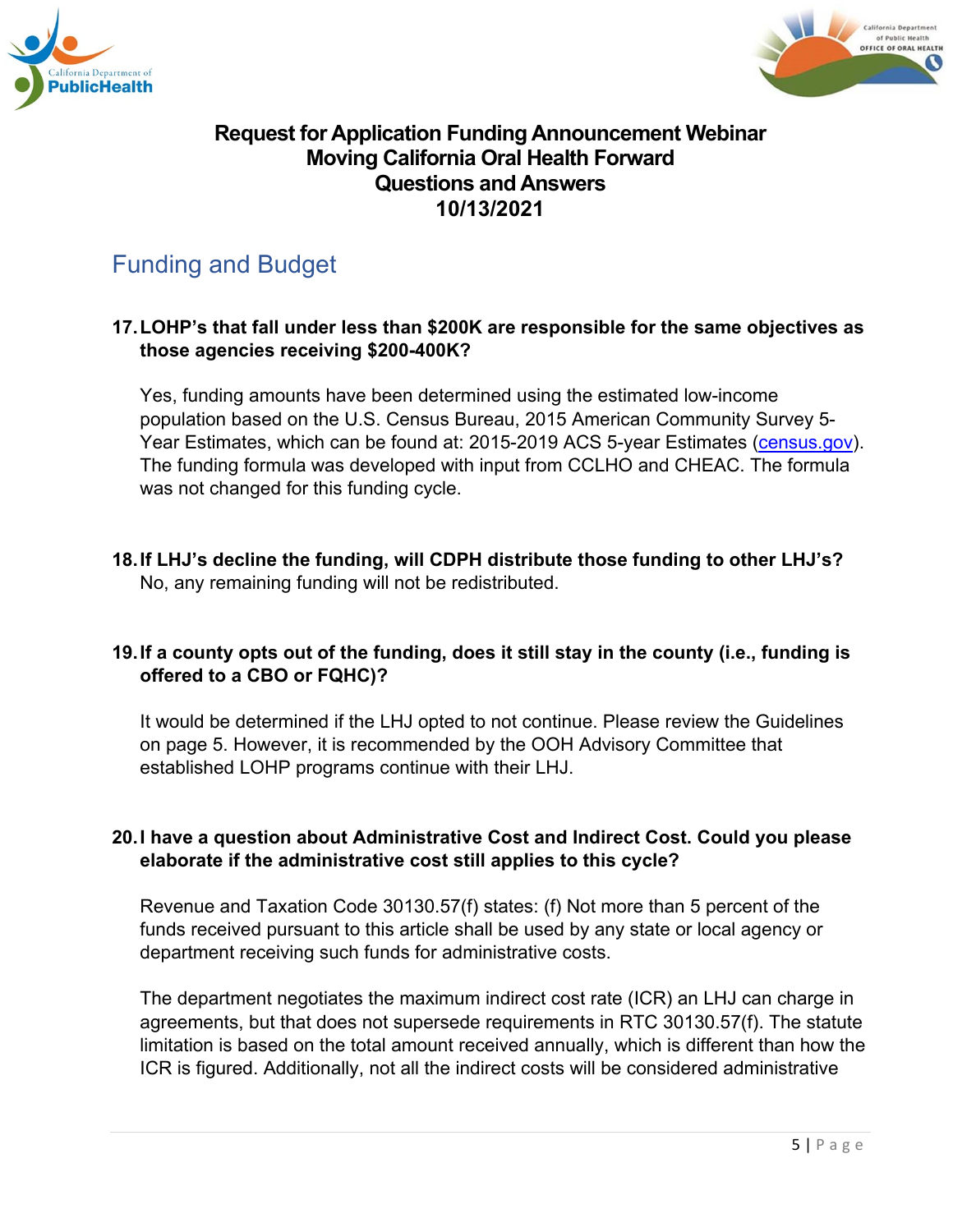



costs, so it is recommended you determine what is included in this line item and then confer with your legal office to ensure compliance with the statute.

The definition at State level to calculate these costs is: Costs incurred by CDPH for administrative functions performed by Human Resources Division, Financial Management Branch, Program Services Branch, Information Technology Division, Office of Legal Services, Director's Office and the department's indirect costs rate. These costs do not include OOH program costs related to administering OOH, including issuing Requests for Proposals (RFP)/Applications (RFA), Inter-Agency Agreements, contracts, grants and monitoring those contracts and agreements.

### **21.Could you elaborate on Sponsorship (Appendix 12)? Is it separate funding? For example, if LHJs sponsor a dental screening event for going back to school events, do LHJs fill out a separate request or should we build in budgets ahead of time?**

Follow the guidelines in Appendix 12 - [Sponsorship.pdf \(ucsf.edu\).](https://oralhealthsupport.ucsf.edu/sites/g/files/tkssra861/f/wysiwyg/Appendix%2012%20-%20Sponsorship.pdf) It is not separate funding; If you plan to sponsor an event, then yes, build into the budget. If an opportunity occurs following budget approval submit at the next budget approval. In both cases you will submit your project idea to OOH through your Program Consultant and [DentalDirector@cdph.ca.gov](mailto:DentalDirector@cdph.ca.gov) for prior approval.

#### **22.We have been allowed to use grant funds for KOHA incentives. Can we continue to do so?**

Yes, please submit your request to your Program Consultant so that we can review and ensure it follows the guidelines.

## **23.For Legacy Programs, are the budget revision dates the same (i.e., April and September)? What about invoice dates?**

Yes, the deliverable dates are the same for all the LOHPs.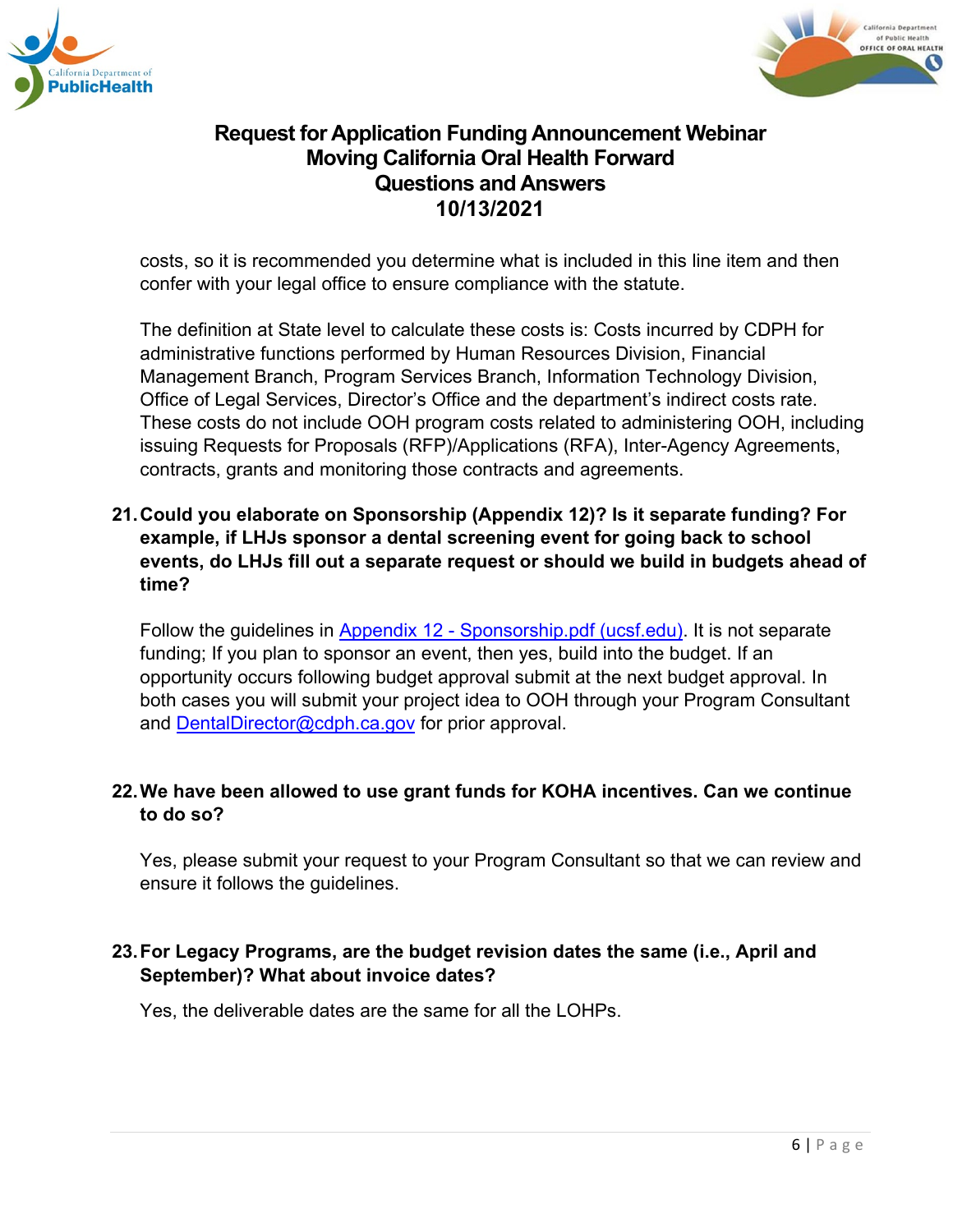



#### **24.With the disruption of program activities and remote learning because of the pandemic, will program evaluation carry over to the new grant cycle for legacy programs to better evaluate outcomes as in-person schooling fully resumes over the next year?**

No, funding from the 2017-2022 grant term will not carry forward to the new 2022-2027 grant term. However, LOHPs will be allowed to carry forward unused funds in the new term from year 1 to year 2 and so on if State funding is available.

# <span id="page-6-0"></span>**Stipends**

## **25.Schools have reported that a barrier to entering KOHA data into the SCOHR database is cost of personnel to do this work. Will LOHP be able to provide a stipend to schools with higher FRLP rates, to promote data entry?**

Initially when the law was passed there was a specific amount. When the Department of Education, in addressing local control, developed a new system of pooled funding and a new locally controlled funding plan and formula. As part of that if community members, parents, stakeholders attend those funding discussions, they can advocate that funding for KOHA completion and personnel be dedicated for that purpose. We are interested in discussing more with LOHPs pilot projects or propositions. Let us know before you submit your application what a potential incentive or pilot project you'd like to start.

#### **26.The instructions were clear that the stipends needed to be in the budget revision, but the additional instructions were a bit confusing…**

**"2. Submit a stipend request to your Program Consultant (PC) and cc the Dental Director and include:**

- **- the cost per dental professional (include if the cost is hourly or per day)**
- **- total cost**
- **- number of children screened**
- **- total # of kindergartener children in your jurisdiction . . . "**